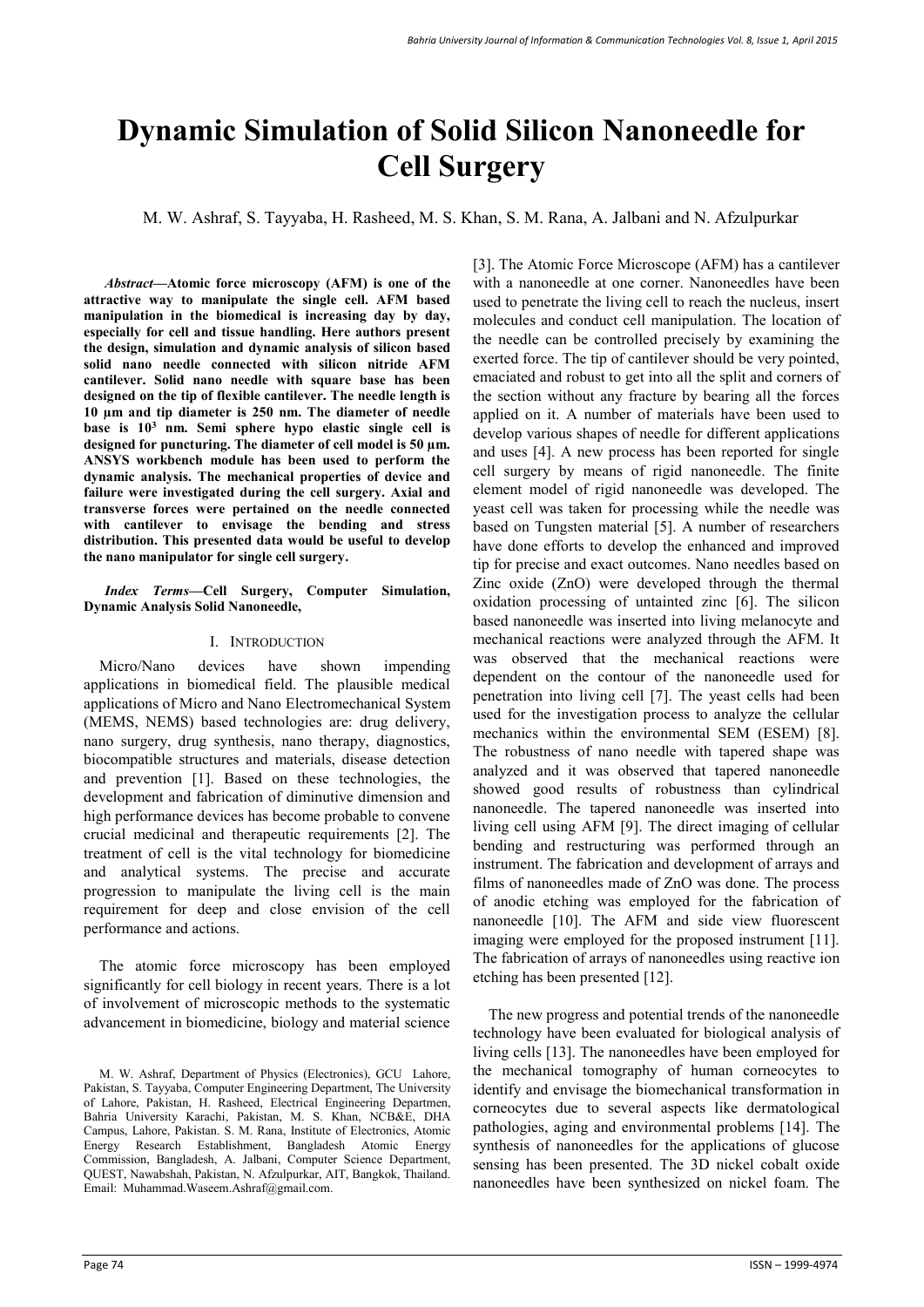nanoneedles have been proposed to present high impending for the detection of glucose in food products, living cell based samples and further relevant fields [15]. The fabrication of nanoneedle structured thin film has been presented for Transparent Conductive Oxides (TCO) applications [16].

In this work authors presented extended work of their paper of NCMCS 2015. They presented the design, simulation and analysis of AFM cantilever tip based solid nano needle for single cell surgery. Silicon (Si) material has been selected for solid nanoneedle while silicon nitride (SiN) has been considered as the material for cantilever beam. Dynamic analysis was performed by making spherical single cell. Hyperelastic properties of spherical cell were considered during simulation and skin puncturing was observed.

### II. THEORETICAL ANALYSIS

The mechanical and structural properties of needle and cantilever are very important constraints for proper insertion into living cell. There are some significant parameters of the device that should be considered like bending, deflection, stress, strain and buckling force. To observe the performance of cantilever and needle bending to puncture the single cell, the correlation of deflection and stress are crucial. The AFM cantilever spring constant is an important parameter and can be measured by equation (1).

$$
k = \frac{W E t^3}{4L^3} \tag{1}
$$

Where, K represents spring constant, W represents the width of cantilever, E represents the young modulus and L represents the length of cantilever beam.

The Stoney formula can be used to calculate the deflection of the cantilever as shown in equation (2).

$$
D = \frac{c\sigma(1-\nu)}{E} \left(\frac{L^2}{t^2}\right) \tag{2}
$$

Where, D represents the deflection in cantilever beam,  $\sigma$ represents the stress on cantilever beam, υ represents the Poison ratio, E represents the young modulus, L represents the beam length and t represents the beam thickness.

Buckling of the nanoneedle is another significant constraint that should be observed through the process of single cell puncturing. The Euler equation can be employed to measure the buckling force as shown in equation (3).

$$
F_{Buckling} = \frac{E I \pi^2}{K L^2} \tag{3}
$$

Where, E represents the young modulus, I represents the moment of inertia. The moment of inertia can be calculated by using the relation given in equation (4).

$$
I = \frac{na}{64} \tag{4}
$$

Where, d represents the needle diameter.

# III. NUMERICAL SIMULATION

ANSYS workbench was used for dynamic analysis of nano solid needle attached with AFM cantilever. This analysis was performed to study the bending of needle, bending of beam, stress on needle, stress on beam and deformation. First, 3D model of square based needle was designed and glued with 3D model of designed AFM cantilever. The needle length is 10  $\mu$ m and tip diameter is  $250$  nm. The diameter of needle base is  $10<sup>3</sup>$  nm. Semi sphere hypo elastic single cell is design for puncturing. The diameter of cell model is 50 um. Then material properties of silicon and silicon nitride were defined for needle and beam. Then the 3D geometry was meshed as shown in Fig.1.



Fig. 1. 3D mesh model.

Then boundary conditions were defined. Axial and transverse forces were applied on needle tip. These forces allow the needle to move to and fro and up down. The material properties for silicon nanoneedle are shown in Table 1.

TABLE 1 MATERIAL PROPERTIES

| <b>Properties</b>   | <i><b>Values</b></i> |
|---------------------|----------------------|
| Poison ratio        | 0.24                 |
| Young modulus (GPa) | 169                  |
| Density ( $kg/m3$ ) | 2329                 |
| Bulk Modulus (Pa)   | 7.49 $e^{11}$        |
| Shear Modulus (Pa)  | 4.71 $e^{11}$        |

Axial load (force) from 10 mN to 100 mN has been applied on the needle to foresee the bending and stress distribution in ANSYS workbench module as shown in Fig. 2, Fig. 3, Fig. 4, Fig. 5 and Fig. 6 at different time steps in dynamic transient analysis.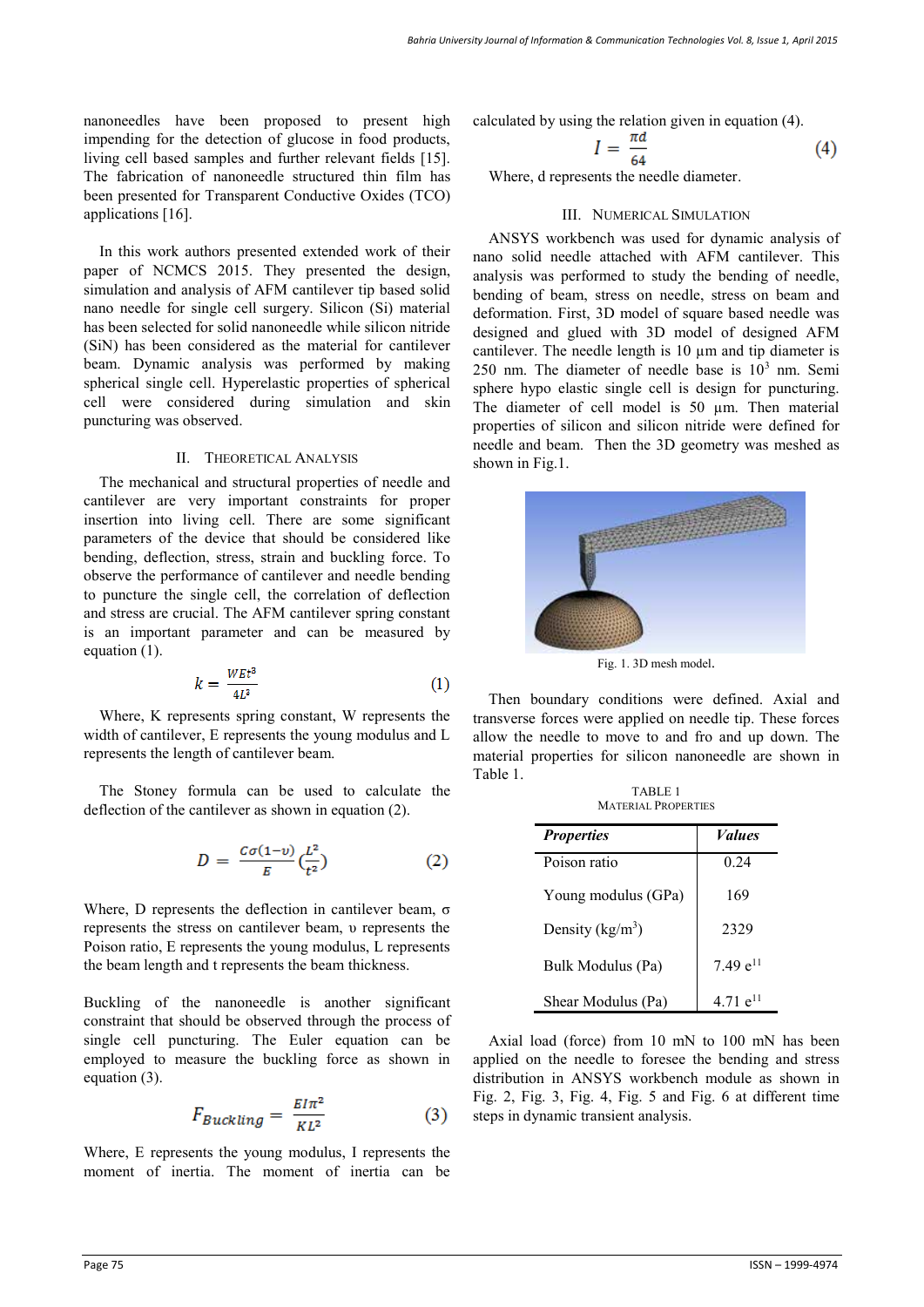

Fig. 2. Deformation due to axial load when needle touch the cell.



Fig. 3. Deformation due to axial load when needle start puncturing outer layer.



Fig. 4. Deformation due to axial load when needle puncture outer layer of cell.

| <b>H: Silicon needle</b><br>Directional Deformation 2: |  |
|--------------------------------------------------------|--|
| Type: Directional Deformation (Y Axis)                 |  |
| Unit: um                                               |  |
| <b>Global Coordinate System</b>                        |  |
| Time: 2.0001e-008                                      |  |
| I/1/2012 11:32 AM                                      |  |
|                                                        |  |
| $-1.8183$ Max                                          |  |
| $-1.8479$                                              |  |
| $-1.8775$                                              |  |
| $-1.907$                                               |  |
| $-1.9366$                                              |  |
| $-1.9662$                                              |  |
| $-1.9957$                                              |  |
|                                                        |  |
| $-2.0253$                                              |  |
| $-2.0548$                                              |  |
| $-2.0844$ Min                                          |  |
|                                                        |  |
|                                                        |  |
|                                                        |  |
|                                                        |  |
|                                                        |  |
|                                                        |  |
|                                                        |  |

Fig. 5. Deformation due to axial load when needle puncture inner layer of cell.

| <b>H: Silicon needle</b>                |  |   |
|-----------------------------------------|--|---|
| Directional Deformation 2               |  |   |
| Type: Directional Deformation (Y Axis ) |  |   |
| Unit: um                                |  |   |
| <b>Global Coordinate System</b>         |  |   |
| Time: 2.5001e-000                       |  |   |
| 1/1/2012 11:34 AM                       |  |   |
| $-3.0937$ Max                           |  |   |
| $-3.1437$                               |  |   |
| $-3.1937$                               |  |   |
| $-3.2437$                               |  |   |
| $-3.2937$                               |  |   |
| $-3.3437$                               |  |   |
| $-3,3938$                               |  |   |
| $-3.4438$                               |  |   |
| $-3.4938$                               |  |   |
| $-3.5438$ Min                           |  |   |
|                                         |  | R |
|                                         |  |   |
|                                         |  |   |
|                                         |  |   |
|                                         |  |   |
|                                         |  |   |
|                                         |  |   |
|                                         |  |   |
|                                         |  |   |

Fig. 6. Deformation due to axial load when needle reached inside cell.

Simulation results shows that the deformation of 0.05 μm, 0.33 μm and 0.9 μm have been observed when the nanoneedle touch the cell, start puncturing and completely puncture the outer layer of cell at first, second and third time step respectively. The bending of cantilever and insertion of nanoneedle increases with the applied load linearly. In axial analysis, the nanoneedle moves in vertical direction and operates in deeper areas.

In transverse analysis, transverse load (force) from 0.1 mN to 5 mN has been applied on the needle to predict the bending and stress distribution in ANSYS workbench module as shown in Fig. 7, Fig. 8, Fig. 9, Fig. 10 and Fig. 11. It has been observed that the low forces are required for cell manipulation. In transverse analysis, nanoneedle moves in horizontal direction and increase the insertion area horizontally.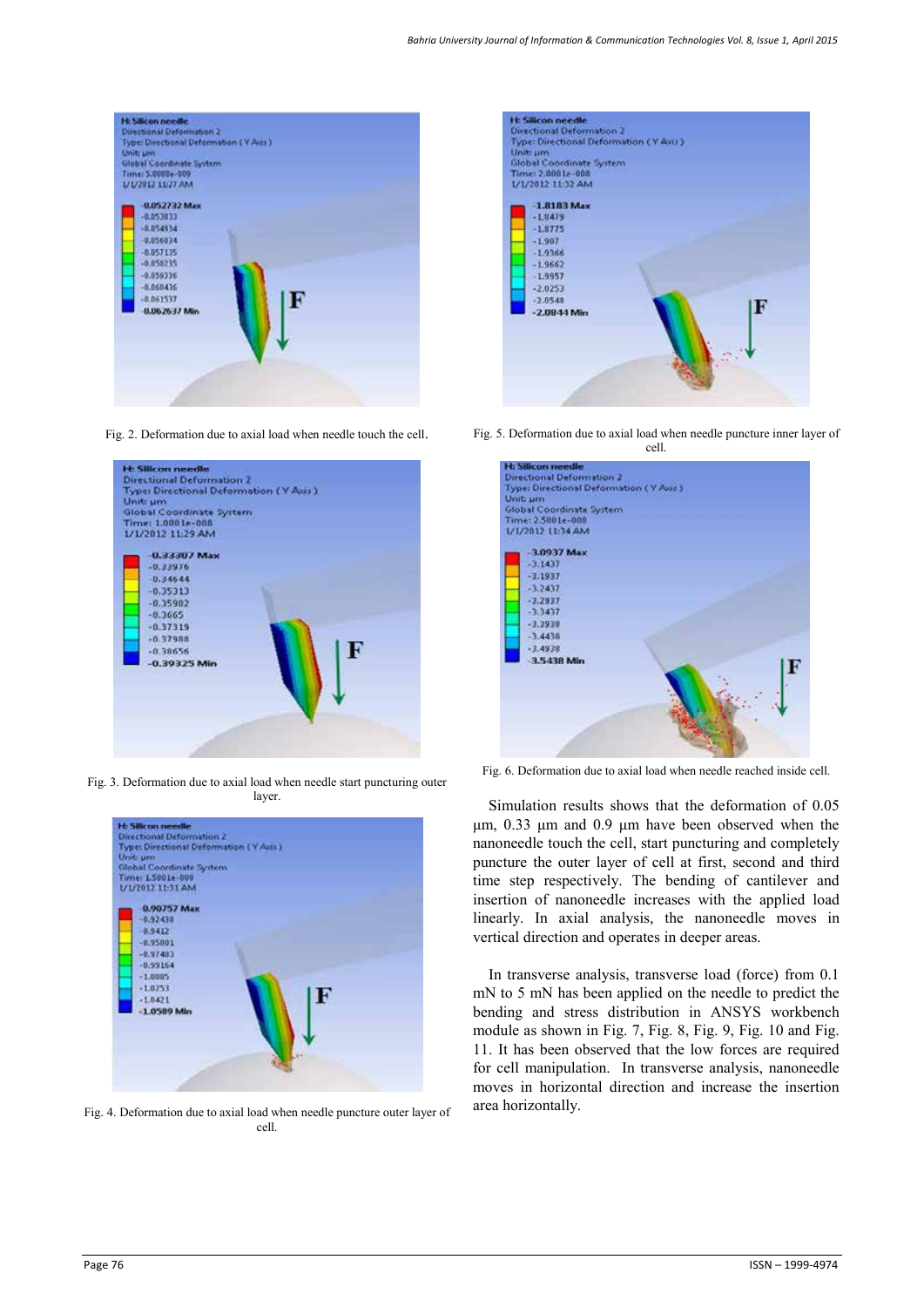| Directional Deformation<br>Type: Directional Deformation (Z Auis) |   |  |  |
|-------------------------------------------------------------------|---|--|--|
| Unit: um                                                          |   |  |  |
| Global Coordinate System                                          |   |  |  |
| Time: 5,0008+-009                                                 |   |  |  |
| L/L/2012 11:26 AM                                                 |   |  |  |
| $-0.0094203$ Max                                                  |   |  |  |
| $-0.01411$                                                        |   |  |  |
| $-0.018801$                                                       |   |  |  |
| $-0.023491$                                                       |   |  |  |
| $-0.028181$                                                       |   |  |  |
| $-0.032071$                                                       |   |  |  |
| $-0.037561$                                                       |   |  |  |
| $-0.042251$                                                       | н |  |  |
| $-0.046941$                                                       |   |  |  |
| $-0.051632$ Min                                                   |   |  |  |
|                                                                   |   |  |  |

Fig. 7. Deformation due to transverse load when needle touch the cell.

| <b>H: Silicon needle</b>               |  |
|----------------------------------------|--|
| Directional Deformation                |  |
| Type: Directional Deformation (Z Avis) |  |
| Unit: uns                              |  |
| Global Coordinate System               |  |
| Time: 1,00014-008                      |  |
| 1/1/2012 11:28 AM                      |  |
|                                        |  |
| $-0.061839$ Max                        |  |
| $-0.092267$                            |  |
| $-0.1227$                              |  |
| $-0.15312$                             |  |
| $-0.18355$                             |  |
| $-0.21398$                             |  |
| $-0.24441$                             |  |
| $-0.27484$                             |  |
| $-0.30527$                             |  |
| -0.33569 Min                           |  |
|                                        |  |
|                                        |  |
| F                                      |  |
|                                        |  |
|                                        |  |
|                                        |  |

Fig. 8. Deformation due to transverse load when needle start puncturing outer layer.



Fig. 9. Deformation due to transverse load when needle puncture outer layer of cell.

| H: Silicon needle<br>Directional Deformation |  |
|----------------------------------------------|--|
| Type: Directional Deformation (Z Axis)       |  |
| Uniti um                                     |  |
| <b>Global Coordinate System</b>              |  |
| Time: 2.0001e-008                            |  |
| 1/1/2012 11:32 AM                            |  |
|                                              |  |
| $-0.33602$ Max                               |  |
| $-0.449$                                     |  |
| $-0.56198$                                   |  |
| $-0.67495$                                   |  |
| $-0.78793$                                   |  |
| $-0.90091$                                   |  |
| $-1.0139$                                    |  |
| $-1.1269$                                    |  |
| $-1.2399$                                    |  |
| $-1.3528$ Min                                |  |
|                                              |  |
|                                              |  |
|                                              |  |
|                                              |  |
|                                              |  |
|                                              |  |
|                                              |  |

Fig. 10. Deformation due to transverse load when needle puncture inner layer of cell.



Fig. 11. Deformation due to transverse load when needle reached inside cell.

Simulation results shows that the deformation of 0.009 μm, 0.06 μm and 0.16 μm due to transverse load have been observed when the nanoneedle touch the cell, start puncturing and completely puncture the outer layer of cell at first, second and third time step respectively.

The stress distribution in Si nanoneedle at applied load is shown in Fig. 12, Fig. 13, Fig. 14, Fig. 15 and Fig. 16. The simulation results show that the stress value is below the yields strength of the material.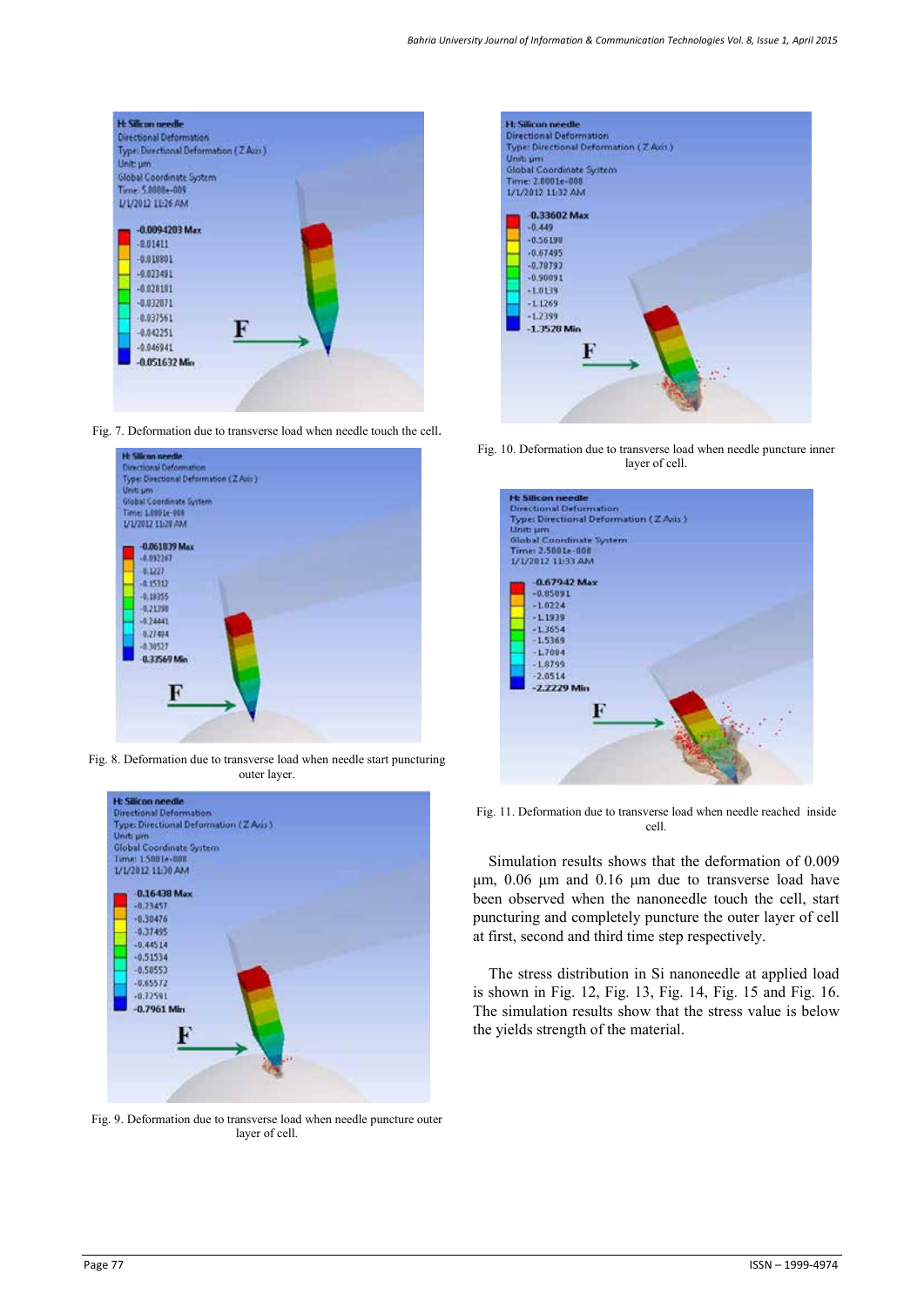

Fig. 12. Stress in needle at first time step when needle just touch the cell.



Fig. 13. Stress in needle at second time step when needle start puncturing outer layer.



Fig. 14. Stress in needle at third time step when needle puncture the outer layer.

| Unit: MPa | Equivalent Stress<br>Type: Equivalent (von-Mirer) Stress |  |  |
|-----------|----------------------------------------------------------|--|--|
|           | Time: 2.0001e-008<br>1/1/2012 11:31 AM                   |  |  |
|           | 4203.6 Max                                               |  |  |
|           | 3830.6                                                   |  |  |
|           | 3377.6                                                   |  |  |
|           | 2924.6                                                   |  |  |
|           | 2471.6                                                   |  |  |
|           | 2018.6                                                   |  |  |
|           | 1565.6                                                   |  |  |
|           | 1112.6                                                   |  |  |
|           | 659.59                                                   |  |  |
|           | 206.58 Min                                               |  |  |
|           |                                                          |  |  |
|           |                                                          |  |  |
|           |                                                          |  |  |
|           |                                                          |  |  |

Fig. 15. Stress in needle at third time step when needle puncture the inner layer.

| <b>Equivalent Stress</b><br>Type: Equivalent (von-Mises) Stress |  |  |
|-----------------------------------------------------------------|--|--|
| Unit: MPa<br>Time: 2.5001A-008                                  |  |  |
| L/1/2012 11:33 AM                                               |  |  |
|                                                                 |  |  |
| 7918.6 Max                                                      |  |  |
| 7063.8                                                          |  |  |
| 6205                                                            |  |  |
| 5354.1                                                          |  |  |
| 4499.3                                                          |  |  |
| 3644.4                                                          |  |  |
| 2789.6                                                          |  |  |
| 1934.7                                                          |  |  |
| 1079.9                                                          |  |  |
| 225.05 Min                                                      |  |  |
|                                                                 |  |  |
|                                                                 |  |  |
|                                                                 |  |  |
|                                                                 |  |  |
|                                                                 |  |  |
|                                                                 |  |  |
|                                                                 |  |  |

Fig. 16. Stress in needle at third time step when needle reached inside cell.

The stress distribution in complete device (cantilever beam with attached solid nanoneedle) is shown in Fig. 17, Fig. 18, Fig. 19, Fig. 20 and Fig. 21. Simulation results show that there is present a linear relation between applied load and stress. Similarly, the applied load is directly proportional to the bending of solid nanoneedle and cantilever.



Fig. 17. Stress in needle and beam when needle touch the cell.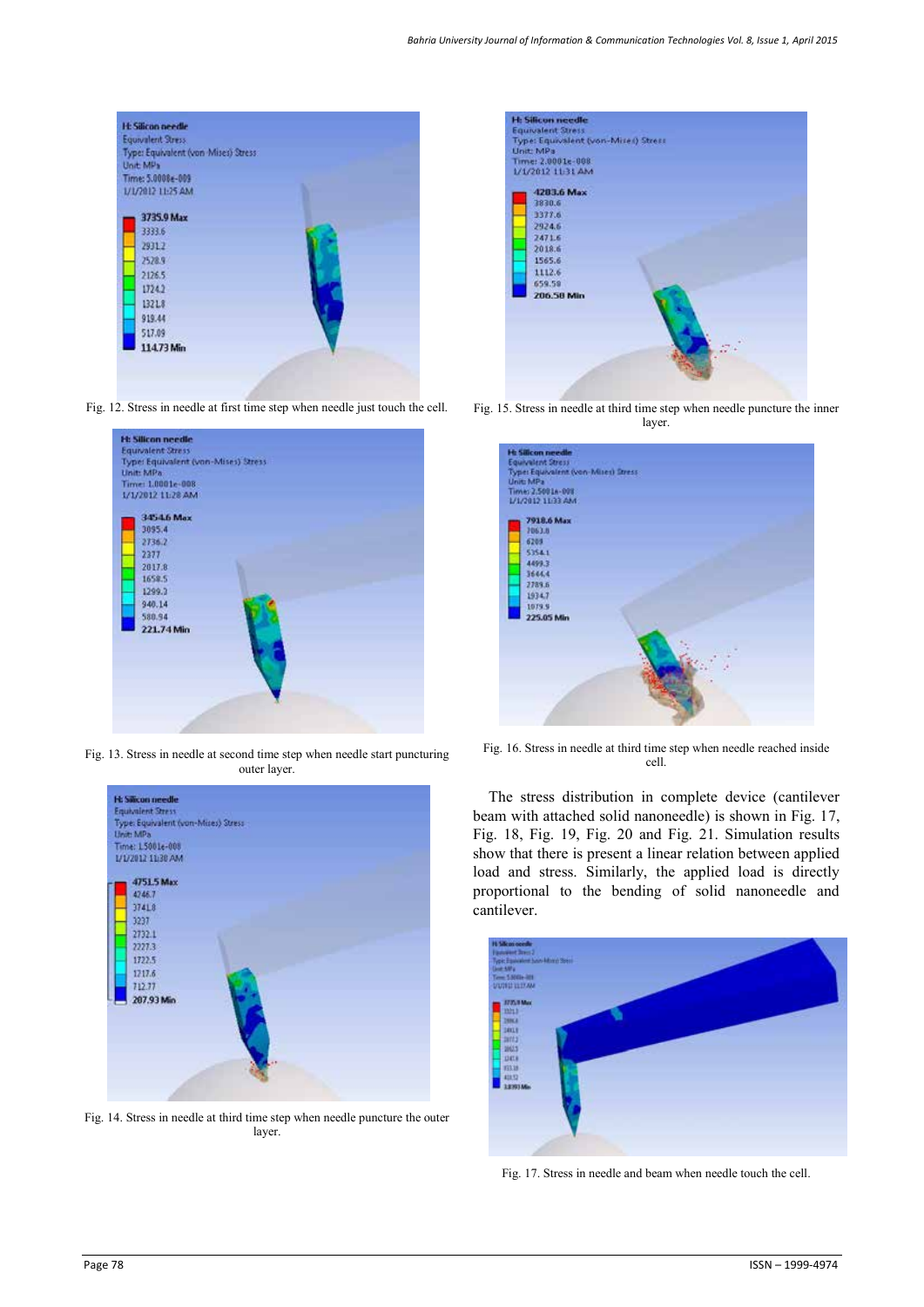

Fig. 18. Stress in needle and beam when needle start puncturing cell.



Fig. 19. Stress in needle and beam when needle puncture outer layer.



Fig. 20. Stress in needle and beam when needle puncture inner layer.



Fig. 21. Stress in needle and beam when needle reached inside cell.

## IV. RESULTS AND DISCUSSIONS

The relation between deflection and stress in Si based solid nanoneedle at applied axial load from 10-100 mN is shown in Fig. 22. It has been observed that the deflection and stress increase linearly with the applied axial force.



Fig. 22. Axial analysis of nano needle.

It has been observed that at applied axial load of 10 mN, the stress of 34.2 GPa and deflection of 37.2 µm have been achieved. The maximum stress of 172 GPa and deflection of 211 µm have been observed at applied axial force of 100 mN. As the force will increase from 100, the stress will increase from yield strength of the material. The relation between deflection and stress of nanoneedle at applied transverse force is shown in Fig. 23.



Fig. 23. Transverse analysis of nano needle.

 The transverse force has been applied from 0.1 to 5 mN. At applied transverse force of 0.1 mN, the stress of 16 GPa and deflection of 0.3 µm have been achieved in nanoneedle. At applied transverse load of 5 mN, the stress of 229 GPa and deflection of 7.7 µm have been observed in solid silicon based nanoneedle.

By applying axial load from 10 mN to 100 mN, the